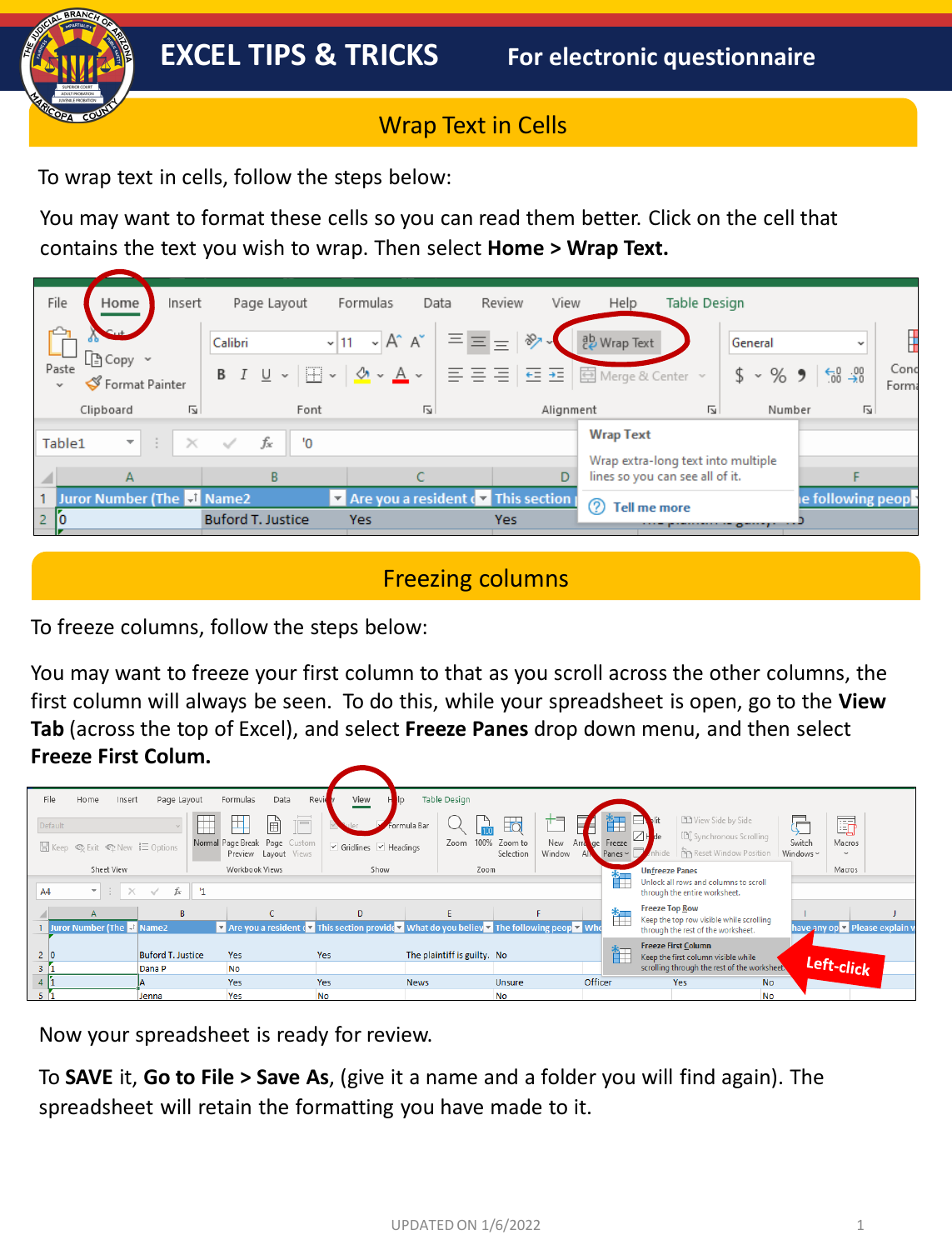### Sort by Juror Number

To sort by juror number, follow the steps below:

Highlight all the rows (minus the first row 1), Select the column A, Row 2, then click and drag your mouse down to the bottom row, and all the way to the furthest column:

| $2^{\circ}$             |                                                                                            |         |        |           |            |           |                          |                          |                |           |       | Yes |
|-------------------------|--------------------------------------------------------------------------------------------|---------|--------|-----------|------------|-----------|--------------------------|--------------------------|----------------|-----------|-------|-----|
| $\overline{\mathbf{3}}$ |                                                                                            |         |        |           |            |           |                          |                          |                |           |       | Yes |
|                         | $4$ No                                                                                     |         |        | <b>No</b> |            | <b>No</b> |                          |                          |                | <b>No</b> |       | Yes |
|                         | $5$ No                                                                                     |         |        | No        |            | Yes       | Me                       | Home burglary.           | N <sub>O</sub> | <b>No</b> |       | Yes |
|                         | $6$ No                                                                                     |         |        | <b>No</b> |            | <b>No</b> |                          |                          |                | <b>No</b> |       | Yes |
|                         |                                                                                            |         |        | No        |            | No        |                          |                          |                | No        |       | Yes |
|                         | $\begin{array}{c c} 7 & \text{No} \\ \hline 8 & \text{No} \end{array}$                     |         |        | <b>No</b> |            | <b>No</b> |                          |                          |                | <b>No</b> |       | Yes |
|                         | 9 Unsure                                                                                   | Officer | Yes    | No        |            | No        |                          |                          |                | No        |       | Yes |
|                         | 10 No                                                                                      |         |        | <b>No</b> |            | <b>No</b> |                          |                          |                | <b>No</b> |       | Yes |
|                         | 11 No                                                                                      |         |        | <b>No</b> |            | No        |                          |                          |                | No        |       | Yes |
|                         | 12 No                                                                                      |         |        | <b>No</b> |            | <b>No</b> |                          |                          |                | <b>No</b> |       | Yes |
|                         | 13 No                                                                                      |         |        | No        |            | Yes       | Me                       | Car radio stolen         | No             | <b>No</b> |       | Yes |
|                         | 14 No                                                                                      |         |        | <b>No</b> |            | Yes       | Me                       | someone stole my roll No |                | <b>No</b> |       | Yes |
|                         |                                                                                            |         |        |           |            |           |                          |                          |                |           |       | Yes |
| $\frac{15}{16}$         |                                                                                            |         |        |           |            |           |                          |                          |                |           |       | Yes |
|                         | 17 Unsure                                                                                  | Yyeye   | Unsure | Yes       | Yeyey      | No        |                          |                          |                | Yes       | Teyey | Yes |
|                         |                                                                                            |         |        | <b>No</b> |            | <b>No</b> |                          |                          |                | <b>No</b> |       | Yes |
|                         | $\begin{array}{ c c } \hline 18 & \text{No} \\ \hline 19 & \text{No} \\\hline \end{array}$ |         |        | Unsure    | Don't know | Yes       | Both me and someone Burg |                          | N <sub>o</sub> | No        |       | Yes |
|                         | 20 No                                                                                      |         |        | <b>No</b> |            | <b>No</b> |                          |                          |                | <b>No</b> |       | Yes |

With all of the rows (except row 1 highlighted), go to **Home > Sort and Filter > Custom sort**

| Home                                                                            | hsert                   | Page Layout                | Formulas                 | Review<br>Data | Help<br>View           | Table Design   |              |                |                                               |                                                                                                                                                                                                                               |                   |                       |           |        |                                                |                    | <b>ீ</b> Share                   |       |
|---------------------------------------------------------------------------------|-------------------------|----------------------------|--------------------------|----------------|------------------------|----------------|--------------|----------------|-----------------------------------------------|-------------------------------------------------------------------------------------------------------------------------------------------------------------------------------------------------------------------------------|-------------------|-----------------------|-----------|--------|------------------------------------------------|--------------------|----------------------------------|-------|
| $\mathbb{P}$<br>$\lambda$ Cut                                                   |                         | Calibri                    | $\sqrt{11}$ $\sqrt{4}$ A | 목보다            | $82 -$<br>ab Wrap Text |                | General      |                | 动<br>н                                        | <b>Normal</b>                                                                                                                                                                                                                 | Bad               | Good                  | Neutral   |        |                                                | $\nabla$ Fill      |                                  |       |
| $L$ $\Box$ $\Box$ $\Box$ $\Box$ $\Box$ $\Box$ $\Box$<br>Paste<br>Format Painter |                         | <b>B</b> <i>I</i> U $\sim$ |                          |                | $\sqrt{4\pi}$          | Merge & Center | $$ - % 9 60$ |                | Conditional Format as<br>Formatting v Table v | <b>Calculation</b>                                                                                                                                                                                                            | <b>Check Cell</b> | Explanatory Hyperlink |           | $\sim$ | Insert Delete Format<br>$\mathbf{v}$<br>$\sim$ | Clear <sup>1</sup> | Sort & Find &<br>Filter v Select | Ideas |
| Clipboard                                                                       | $\sqrt{2}$              | Font                       |                          | $\overline{N}$ | Alignment              | $\overline{2}$ | Number       | $\overline{N}$ |                                               |                                                                                                                                                                                                                               | Styles            |                       |           |        | Cells                                          |                    | $2 + 1$ of A to Z                |       |
| Table1                                                                          | $\mathbf{v}$ : $\times$ | $f_x$   1<br>$\checkmark$  |                          |                |                        |                |              |                |                                               |                                                                                                                                                                                                                               |                   |                       |           |        |                                                |                    | $\frac{Z}{A}$ Sort Z to A        |       |
|                                                                                 |                         | G                          |                          | H              |                        |                |              |                |                                               |                                                                                                                                                                                                                               | M                 |                       | $\Omega$  |        |                                                |                    | Gr Custom Sort                   |       |
|                                                                                 |                         |                            |                          |                |                        |                |              |                |                                               | Expediation of the domain of the set of the filth of the set of the set of the and out on the any op y Please explain why y Have you, a close re y lass it you or some y Please briefly described y a Would this experie y Th |                   |                       |           |        | Left-click                                     |                    | $\nabla$ Eilter                  |       |
|                                                                                 |                         |                            |                          |                |                        |                |              |                |                                               |                                                                                                                                                                                                                               |                   |                       |           |        | <b>Le entre case-sensitive son</b>             |                    | $\sum_{X}$ Clear                 |       |
| : No                                                                            |                         |                            |                          |                | <b>No</b>              |                | <b>No</b>    |                |                                               |                                                                                                                                                                                                                               |                   |                       | <b>No</b> |        |                                                | Yes                | <b>B</b> Reapply                 |       |
| $5$ No                                                                          |                         |                            |                          |                | <b>No</b>              |                | Yes          |                | Me                                            | Home burglary.                                                                                                                                                                                                                | No                |                       | No        |        |                                                | Yes                |                                  |       |

Select **Sort by**: and select **Juror Number**, then click **OK**:

| Sort<br>$\Box$ Copy Level<br>$\times$ Delete Level<br>$+$ Add Level                         | $\times$<br>$\vee$ My data has headers<br>Options | Select Sort anything that<br>looks like a number, as a<br>number then OK:                                                                                                                                                                                                                                                    |
|---------------------------------------------------------------------------------------------|---------------------------------------------------|------------------------------------------------------------------------------------------------------------------------------------------------------------------------------------------------------------------------------------------------------------------------------------------------------------------------------|
| Sort On<br><b>Second T</b><br>Sort by<br>Juror Number (The $n \sim 1$<br><b>Cell Values</b> | Order<br>A to Z<br>$\checkmark$<br>$\checkmark$   | .<br>×<br>Sort Warning<br>The following sort key may not sort as expected<br>because it contains some numbers formatted as text:<br>Juror Number (The number on the card provided<br>What would you like to do?<br>Sort anything that looks like a number, as a number<br>Sort numbers and numbers stored as text separately |
| <b>NO</b><br>wiima                                                                          | OK<br>Cancel                                      | <b>OK</b><br><b>Help</b><br>Cancel<br>Left-click<br>Voc                                                                                                                                                                                                                                                                      |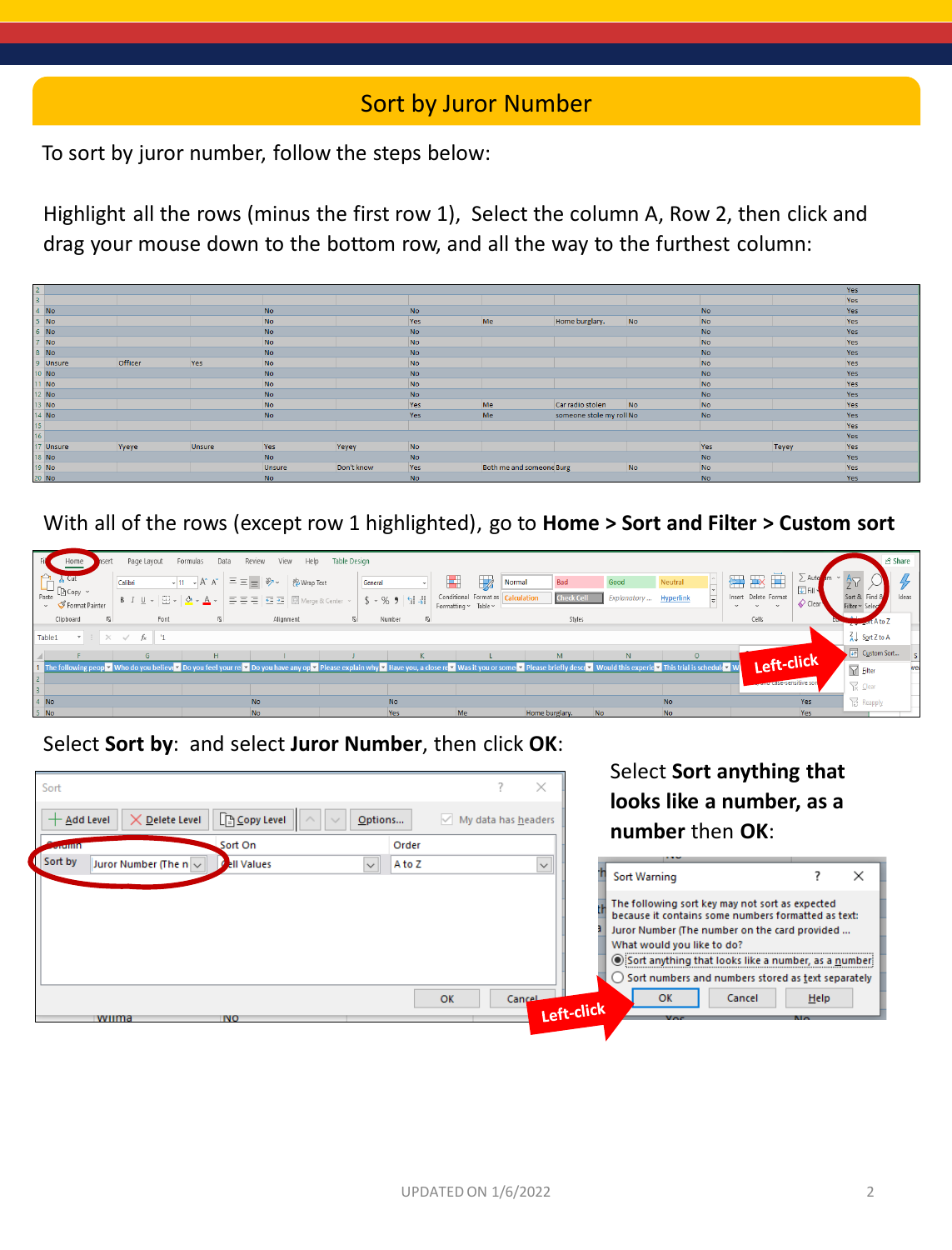### A few more tips:

If you want to highlight a row, or certain cells to bring to your attention a specific response from a juror. Simply click the cell(s), **right click**  on it, and **highlight** a certain color.

To highlight a row, **click the row number**  (far left), **highlight** it, **right click** on it, and select your color



To **Hide** a row (if a juror is stricken), select that row (**left click** to highlight on the row number far left), **right click** on the row, and select **Hide**. That will hide this row for you. You can unhide once hidden by the same process.

To **Delete** a row, select that row (**left click** to highlight on the row number far left), **right click**  on the row, and select Delete. **If you delete the information, you will not be able to view it later.** 

You can also **Hide** or **Delete** a column by following the same steps after clicking on a column header.

| I                                                          | Jenna                                                     | res       |
|------------------------------------------------------------|-----------------------------------------------------------|-----------|
| 6<br>Calibri                                               | A゙\$ ∽ % ラ 国                                              | Yes       |
| 7<br>B                                                     | $\Box$ $\sim$ $\frac{10}{10}$ $\frac{10}{10}$ $\triangle$ | Yes       |
| 8                                                          |                                                           | Yes       |
| г,<br>9                                                    | <b>Nelly</b>                                              | Yes       |
| $\frac{10}{11}$                                            | hannah                                                    | Yes       |
| <b>Sticlick</b>                                            | V Hernandez                                               | No        |
|                                                            | R                                                         | <b>No</b> |
| $\begin{array}{c}\n 12 \\ 13 \\ \hline\n 14\n \end{array}$ | dons:<br>Tina                                             | Yes       |
|                                                            | Stacy Maria                                               | Yes       |
| 15                                                         | м                                                         | Yes       |
| Paste Special<br>$\frac{16}{17}$                           | Donna                                                     | Yes       |
| Insert                                                     | Geoffrey Fish                                             | Yes       |
| 18                                                         | Katrina Berhow                                            | Yes       |
| Delete<br>$\frac{19}{20}$                                  | Kecin                                                     | Yes       |
| Clear Contents                                             | <b>Andrew Carter</b>                                      | Yes       |
| $\overline{21}$<br>$\frac{a}{n}$<br>Format Cells           | Ronee KS                                                  | Yes       |